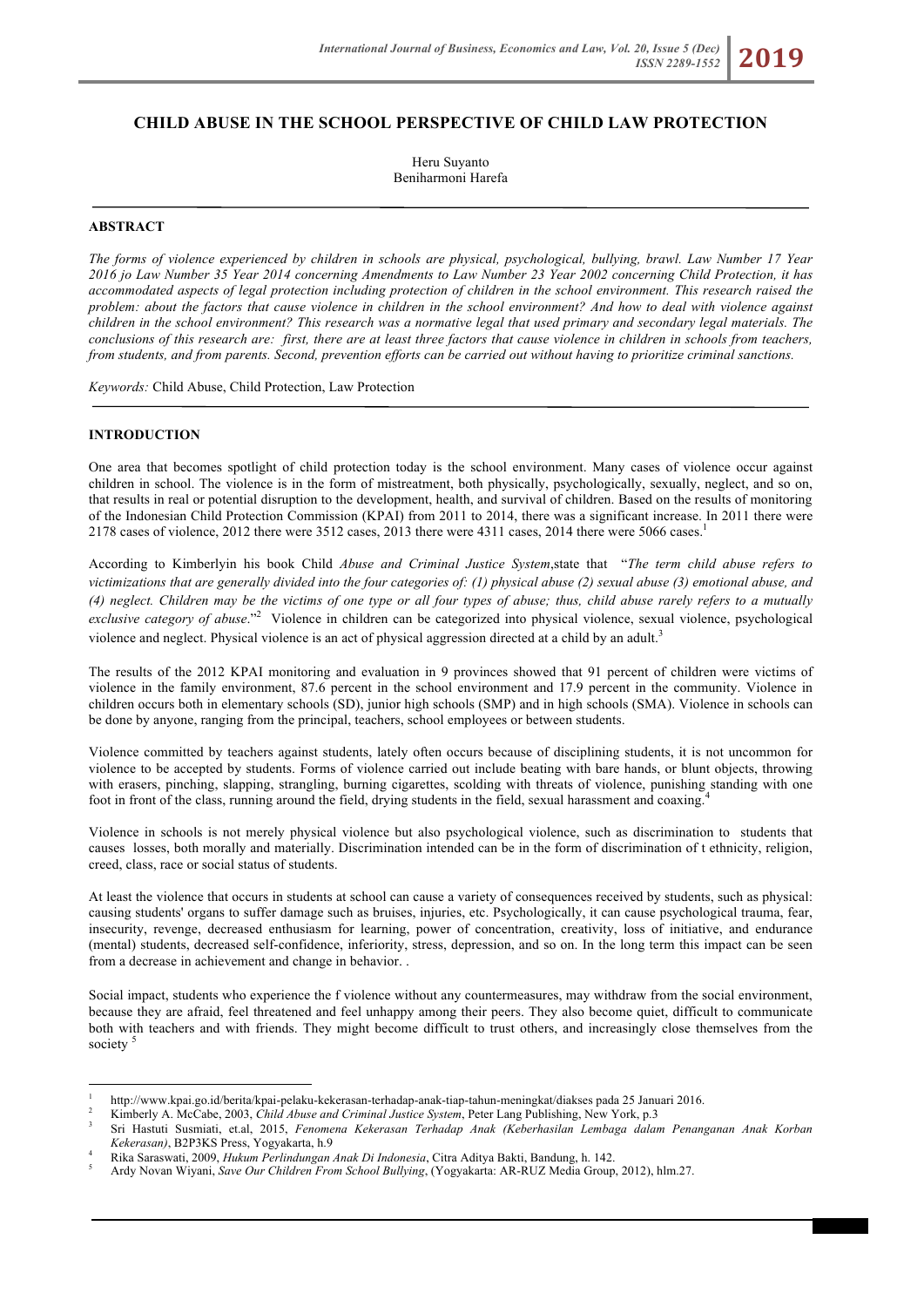Violence between students also often occurs in the form of bullying that is aggressive and repressive behavior from someone who is more dominant towards weaker people, where a student or more, is constantly taking actions that cause other students to suffer. According to Randall, bullying is intentional behavior to cause physical, or psychological discomfort to other people.<sup>6</sup>

Bullying can be in the form of, ridiculing, insulting or saying offensive words or making a false story that causes students who are targeted to be isolated or made fun of so that the student concerned becomes inferior, afraid and so on. Besides bullying, violence among students that often occurs is brawl. Fights often occur between one school and another, or among students in the same school. In the author's observation in some cases, students often take pride in participating in the brawl, although in the end they are very sorry, if there is a negative outcome of the brawl.

Various forms of violence experienced by these children often occur at school. Schools should be a place to get education, but not infrequently a place where children / students get violence. Regarding the protection of children from physical, psychological, sexual and neglect, in Indonesia, it has been regulated through Law Number 35 Year 2014 concerning Amendments to Law Number 23 Year 2002 concerning Child Protection (hereinafter referred to as the Child Protection Act).

*Violence* in article 1 paragraph 15a the Child Protection Act is defined as an act of child that results in physical, psychological, sexual and / or neglect or suffering, including threats to commit acts, coercion or deprivation of liberty unlawfully

Specifically the violence in the school environment will be reviewed in this paper. Given the pros and cons that often occurs. The teacher partly questioned the existence of the Child Protection Act that is seemed to curb the teacher's authority to discipline students. Conversely, parents also often ask the extent of legal protection from the state against violence experienced by their children at school. Seeing cases of violence in schools that increasingly occur, it is necessary to understand the causes, legal protection, and the prevention of violence of children in school.

From the various descriptions above, this paper might be able to answer problems related to violence that occurs in children in the school environment, by reporting the problem boundaries: first, what are the factors that cause violence in children in the school environment? Second, how legal protection for children who are the victims of violence in the school environment.

# **RESEARCH METHOD**

This research used normative legal research methods. Secondary data is the main source of research. The data consists of books and journals on law that discuss protection for child victims of violence. In addition, data sources from the Criminal Code, Law No. 39 1999 concerning Human Rights, Law No. 35 of 2014 concerning Child Protection. Legal material sourced from legal science books and legal writings such as law books, sociology, anthropology and social psychology, legal journals, papers or views of legal experts contained in mass media, dictionaries and encyclopaedias, internet.

In collecting data in this research, it needs literature study that is secondary data. This paper used a conceptual approach (conceptual approach), as well as an analytical approach. The technique of tracing legal materials used document study techniques, and analysis of studies using qualitative analysis.

# **RESULTS AND DISCUSSION**

#### **Causative Factor of Violence in Children in Schools**

Parents entrust their children's education at school. But not infrequently, parents often forget the next responsibility for children's education. Although not all, but few parents still think that children's education is left entirely to the school. Some teachers also assume, only during school hours, the duties and responsibilities of a teacher is on the child. It means that school hours are over, the responsibility of teacher education for children. Both of these assumptions, unwittingly become the beginning of irregularities in children education. So it is not uncommon for these irregularities to lead to violence.

At least, There are three factors why violence often occurs in the world of education or rather in schools, namely first, from the teacher, second, from students and third, from parents. First, from the teacher. There are several factors that cause teachers to violence against their students, namely: lack of knowledge that violence both physically and psychologically is not effective in motivating students or changing behavior, instead risking psychological trauma and hurting student self-esteem. It might also be due to work on pressure or even psychological problems that cause obstacles in managing emotions so that the teacher becomes more sensitive and reactive. In some cases that the author has accompanied, some unscrupulous teachers often involve students in school, in psychological problems encountered. The unprofessionalism of the teacher is often shown, The teacher is having problems with the family and the teacher vents the anger to the students. This often happens and the child becomes a victim of violence from the psychological problems of his teacher.

Another factor of the teacher, that teachers tend to passively find out specific things that happen to students, for example, when students violate, teachers are usually limited to reprimand and act, without really finding out what is the basis of student

 <sup>6</sup> Randall, *Bullying in Adulthood: Assessing their bullies and their victims*, (New York: Brunner- Routledge, 2002)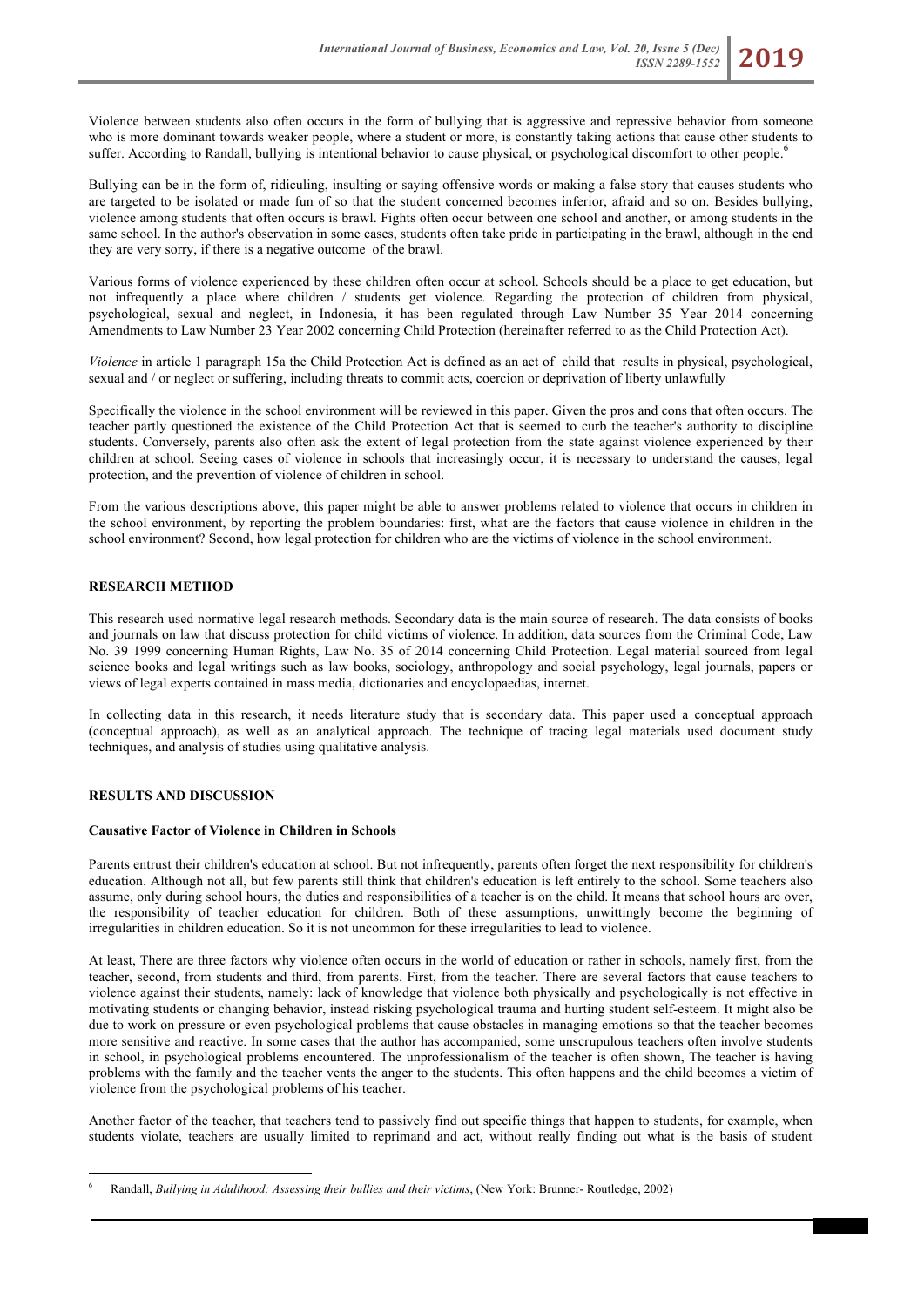violations. Teachers also often experience work pressure, targets that must be met and achieved, such as curriculum, materials, achievements. The things above are not bad, but become meaningless, when forgetting the best interests of students. The level of achievement of a teacher should be reflected in the number of students that have successfully expressed and innovated without violence.

The pattern of prioritizing adherence and obedience in students can also be a cause of violence in the world of education / schools. Eizabeth Gersholff, in a 2003 meta-analytical study, found that the only positive result of violence was momentary obedience.7 It means that children obey just because they are afraid, not because they really realize that what is done is wrong. In this connection, two-way teaching and education become important points for teachers and students to avoid violence. If it has happened so far, the teacher teaches only one direction (from educators to students), then cooperation, dialogue, mutual understanding will be key, apart from the pattern of obedience and obedience for a moment.

Second, from students. Violence to students is also often caused by the behavior or attitude of the students themselves. Nevertheless, it must be understood that student attitudes cannot be separated from the psychological and personality dimensions of the student / child. For example, students / children try to get attention by acting up to anger. Harassing friends while the teacher is teaching, skipping during class time, making a fuss when the teacher is absent / late during class time, and many other examples. The purpose of doing this with the aim of getting attention.

Third, from parents. Parents become one of the factors causing violence in children at school, including because of parenting. Children who are educated in parenting who like to be spoiled, all the wishes of the child are always fulfilled although not necessarily according to needs, parenting children like this, tend to grow up with an arrogant nature and can not control emotions. So that children will force others to meet their needs, in any way as long as the goal is achieved. In addition, psychological problems of parents. Parents who experience protracted psychological problems, can affect the pattern of relationships with children. For example, parents who are stressed for a long time, become sensitive, lack patience and get angry easily at children, or vent their frustration to children. Over time this condition affects the child's personal life. Children can lose enthusiasm, power of concentration, be sensitive, reactive, irritable, and affect the nature of the child at school hours. When children lose enthusiasm, concentration and reactive power, it often causes anger in the teacher and has the potential to lead to violence.

Parents also often forget responsibility for children's education. Although not all, but it is still found a few parents that think the children's education is surrendered entirely to the school. This means that parents are only providers of needs, without having to be involved in the child's education. This then affects the formation of children's character, which does not grow perfectly. An educational model that hopes for schools, without the participation of parents, will not be maximized. Parents and teachers must cooperate in providing the best education for children, so that it is far from violent.

# **Prevention of Violoence for Student in School**

Whatever the factors causing violence in children in school, it should not be forgotten, that children remain in a vulnerable position. Vulnerable to the negative influences around them, vulnerable to parental wrongdoing, and vulnerable to violence from adults including teachers at school. So that violence in schools, both physical and verbal violence, can be subject to legal sanctions. Even because violence is basically an act of violation of the law, every perpetrator of violence can be subjected to criminal sanctions.

Regarding violence against children regulated through the Child Protection Act, it is expressly regulated in article 80 of the Child Protection Act. Article 80 stipulates that any perpetrator of violence against children may be subject to criminal sanctions. Everyone is prohibited from placing, allowing, committing, or participating in violence to children based on Article 76C. In Article 80, every person who commits violence against a child is convicted to a maximum imprisonment of 3 (three) years for 6 (six) months. This article is an expression that the child is a party that must be protected. He added, if the violence caused serious injuries, then the perpetrators of violence were convicted to a maximum imprisonment of 5 (five) years. If violence against the child causes the death of the victim, then it will be aggravated by imprisonment for a maximum of 15 (fifteen) years. If the violence is committed by the child's parents, then the crime is added by one third, 20 years.

This is often a question even debates among teachers. Just because they get much protection, the creativity and discipline of the child even more backward. In fact, it is not uncommon for teachers to say that the Child Protection Act is "excessive" in providing protection. According to some teachers, due to the very strict protection of children, students today are rarely disciplined.

Indeed, discipline is a feeling of obedience to values and regulations. It must be acknowledged that in the disciplinary process there is an element of punishment for violating these values and regulations. The application of discipline can be done by force, but it can also be done voluntarily. For early childhood (children), this form of discipline should be carried out voluntarily and through ways of playing. Psychologically, violence in educational institutions can cause children to become traumatized or antipathy towards education. This negative circle if it continues to spin can perpetuate a culture of violence in society.<sup>8</sup>

 <sup>7</sup> Pusat Pelayanan Terpadu Pemberdayaan Perempuan Dan Anak, 2007, *Kekerasan Di Sekolah*, Pusat Pelayanan Terpadu Pemberdayaan

Syamsuarni, 2006, YPHA, Annual lobby, Kekerasan anak dalam pendidikan : Akar masalah, locus, korban, pelaku, dan kewajiban Negara.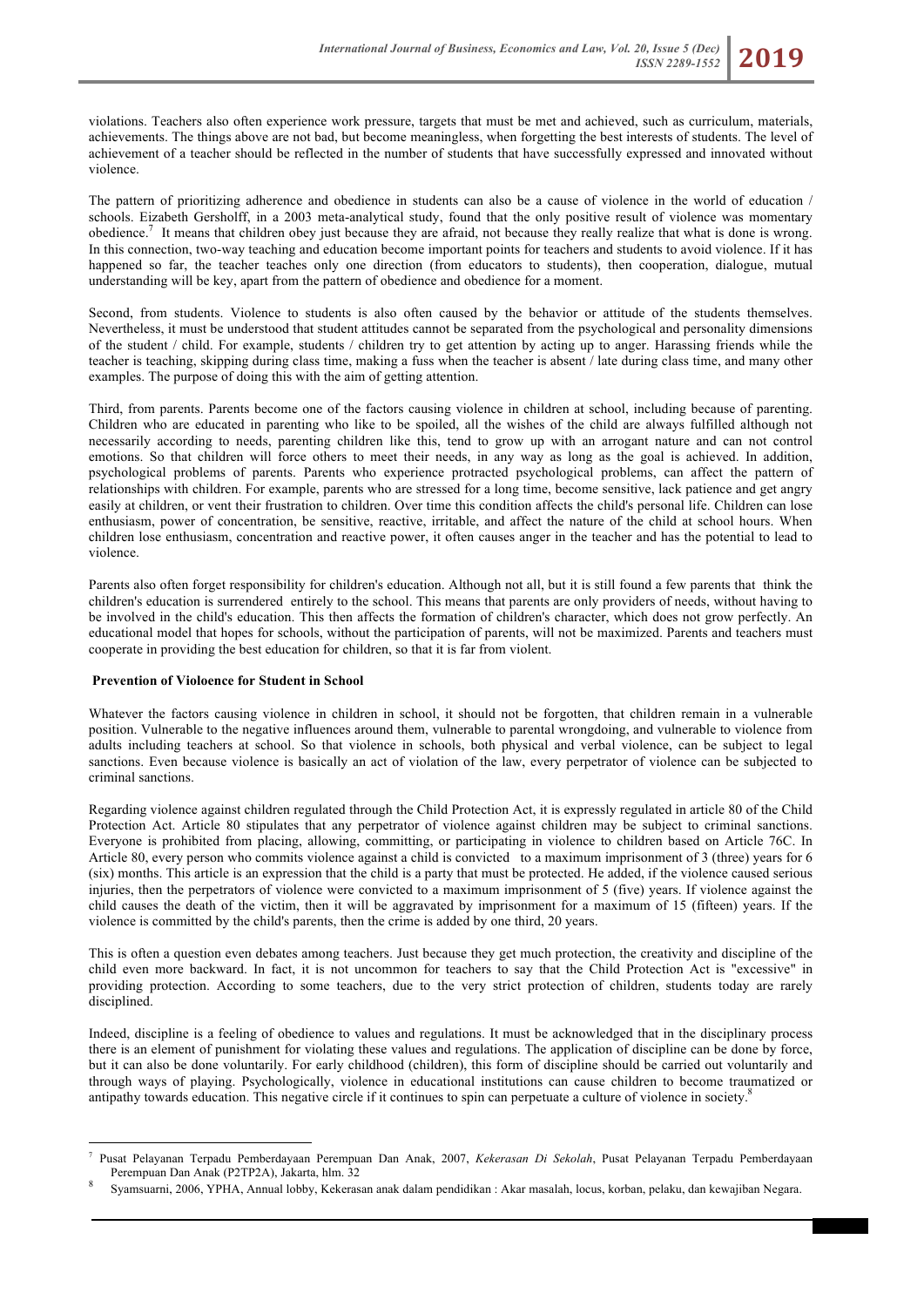However, violence against children, primarily in the name of discipline is still common. Though discipline is very clear, different from violence. Some teachers tend to equate discipline with punishment in the form of violence. Basically childhood is the most effective time to shape and direct children's behavior. Every child has the potential to understand the rules that develop at each stage of his life. Discipline is also needed to help the child's personal and social adjustment. Through discipline children can learn to behave in an agreed manner, and in return they can be easily accepted by their social environment. However, arbitrary discipline, without limits, using harsh penalties, even using violence cannot be justified.

Understanding this, legislation, including the Child Protection Act, seeks to protect children from the intended abuse. It does not mean that children do not need discipline and children are left free without rules, but the Child Protection Act wants to give a message that disciplining children does not have to be violent. There are still many methods that can be used, to apply or develop a disciplined attitude in children. So that the Child Protection Act, especially in article 80, regulates sanctions on everyone who commits violence against children. Including children / students who experience violence in schools, the perpetrators must be held accountable, even criminal liability.

In addition to use the criminal law channel, violence against children will results in material losses, it can also be sued civilly. Civil lawsuits can be submitted to a district court against perpetrators of violence in schools or the school as an institution in the form of material and immaterial damages in the form of money. This lawsuit refers to the provisions. Article 1365 Civil Code; "Every act that violates the law brings a loss to another person, obliging the person who causes to the mistake to issue the loss, compensates for the loss".

Article 1366 Civil Code; "Everyone is responsible not only for losses caused by his actions, but also for losses caused by negligence, or carelessness". Article 1367 of the Civil Code; "School teachers are responsible for losses incurred by students during the time students are under their supervision, unless they can prevent acts that they should be held responsible."

The Child Protection Act has been applicable, even recently revised through Law Number 35 of 2014. The revision of the new law, even added criminal sanctions for perpetrators of violence against children, if the offender is the closest person to the child (Article 80 paragraph 4). This means that the perception of a handful of teachers that the Child Protection Act is very excessive and not quite right. The revised Child Protection Act, in fact, even adds criminal sanctions for perpetrators of violence against children. This can be interpreted that the focus should not be on criminal sanctions, but on the best interests of the child. There are still many ways to educate and discipline children, without having to commit violence against them. Because violence against children is not justified.

We recommend that the right actions and attitudes of the teacher in dealing with this, namely first, do not let the child become increasingly undisciplined. This means that the teacher cannot be separated from the responsibility to educate and discipline the child. The act of letting, is the same as worsening the attitude of the child, so that it is increasingly disobedient and has the potential to fight against the teacher so that it leads back to acts of violence. Second, understand the legislation related to child protection. Understanding the rules is important, so that the rules of the law are not misinterpreted. The rules of the law also do not become a barrier for educators in their noble purpose of disciplining students in schools.

Third, more creative and innovative. Becoming a teacher must have been through special education and training. There is a process and stage that must be passed to obtain the title of hero without merit (a title pinned to the teacher, as a tribute). Therefore, creativity and innovations should be developed by the teacher, without having to prioritize violence to educate and discipline students. Fourth, understand the character of children. The ability of a teacher to understand character is crucial. Given the character of each student is certainly very diverse. By understanding the character of their students, a teacher will avoid attitudes that are identical with violence in school.

# **CONCLUSION**

Regarding the protection of children from physical, psychological, sexual and neglect, Indonesia has been regulated through Law Number 35 of 2014 concerning Amendments to Law Number 23 of 2002 concerning Child Protection. Legal protection for children from violence in schools, can also be achieved with a civil law mechanism. There are at least three factors causing violence in children at school, from teachers, students and parents. Seeing these various factors, prevention efforts can be carried out, without having to prioritize criminal sanctions. Cooperation between teachers and parents is also an important key in tackling violence against children in schools. It is better for the right actions and attitudes of the teacher in dealing with violence in school, that is, first, not to let the child become increasingly undisciplined. Second, understand the legislation related to child protection. Third, more creative and innovative. Fourth, understand the character of children.

#### Acknowledgments

Thank you to the Head of the Jakarta "Veterans" National Development University for providing support in the implementation of this Research. Thank you also to all parties in assisting the implementation of this research.